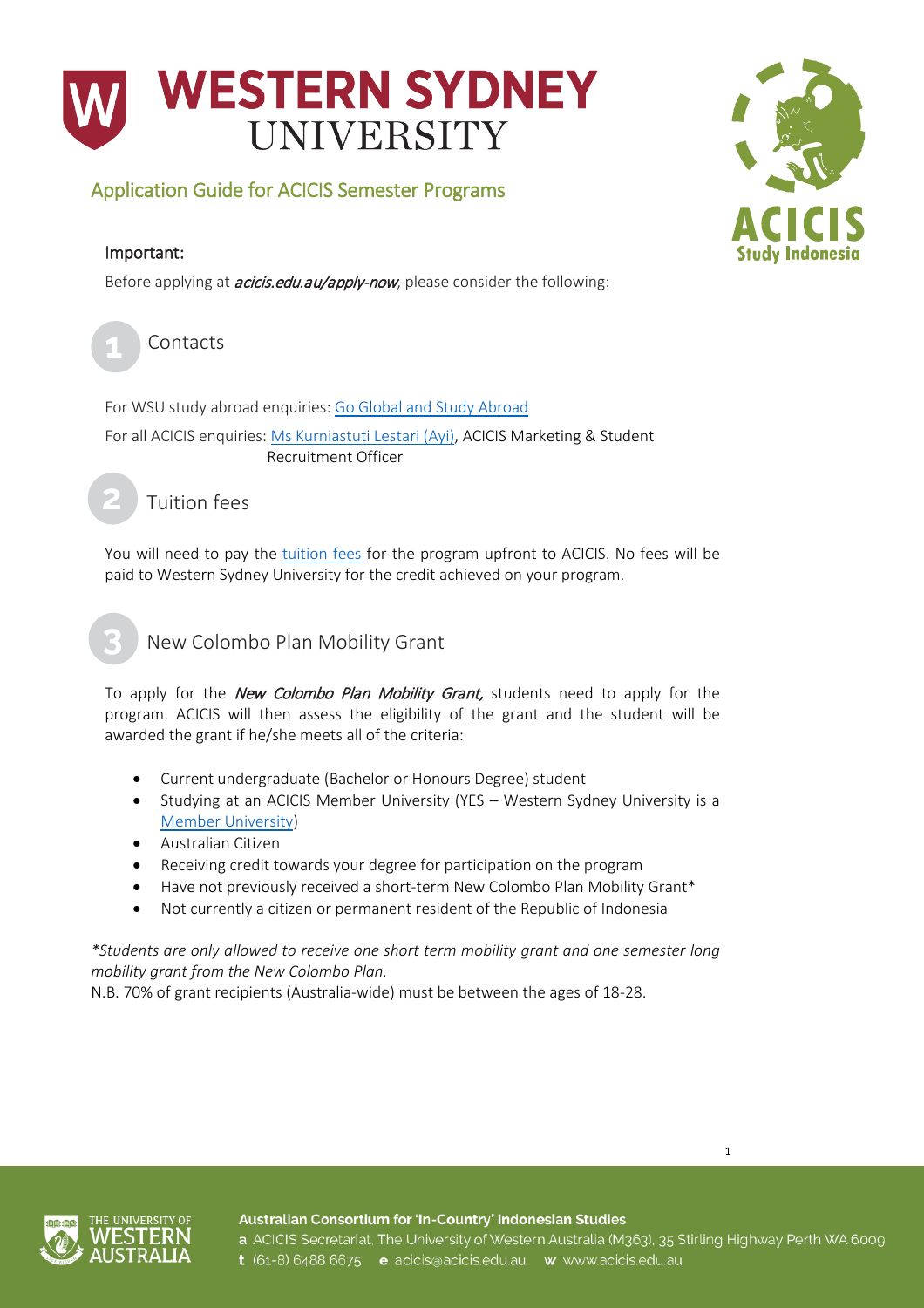

### Application Guide for ACICIS Semester Programs



# Application deadlines

| <b>Application Due</b>              | Semester 1 Programs (Feb - Jun)              | Semester 2 Programs (Aug - Dec/Jan)            |
|-------------------------------------|----------------------------------------------|------------------------------------------------|
| <b>ACICIS Online</b><br>Application | All Programs:<br>1 September (Previous year) | DSIP, FLIP, ASP, IBLS:<br>15 March (same year) |
|                                     |                                              | IRP:<br>8 April (same year)                    |



### Application process

Step 1: Find out if you eligible for academic credit.

Talk to you[r Academic Course Advisor](https://www.westernsydney.edu.au/about/schools_research_institutes) about credit arrangements and how it fits best with your course structure. If you have questions about this process or the other steps below, feel free to contact Western Sydney International Office's Go Global team. Emai[l goglobal@westernsydney.edu.au](mailto:goglobal@westernsydney.edu.au) or book for an Advising [Session](https://wsugoglobaladvisingappts.youcanbook.me/) 

- Step 2: Register your interest with ACICIS Study Indonesia Email the Secretariat at [enquiries@acicis.edu.au](mailto:enquiries@acicis.edu.au) or call 08 6488 6675
- Step 3: Order your latest Academic Record/Transcript Order this onlin[e here.](https://www.westernsydney.edu.au/graduation_ceremonies/graduating/documents/academic_transcript)
- Step 4: Submit your application to ACICIS Study Indonesia

A. Complete your [application](http://www.acicis.edu.au/apply-now/) for your ACICIS Program prior to the deadlines in Part 4.

B. Student eligibility to receive a New Colombo Plan grant will be considered as part of this process.

C. Students will be notified on the status of their application within one month of the application deadline.



Australian Consortium for 'In-Country' Indonesian Studies a ACICIS Secretariat, The University of Western Australia (M363), 35 Stirling Highway Perth WA 6009 t (61-8) 6488 6675 e acicis@acicis.edu.au w www.acicis.edu.au

2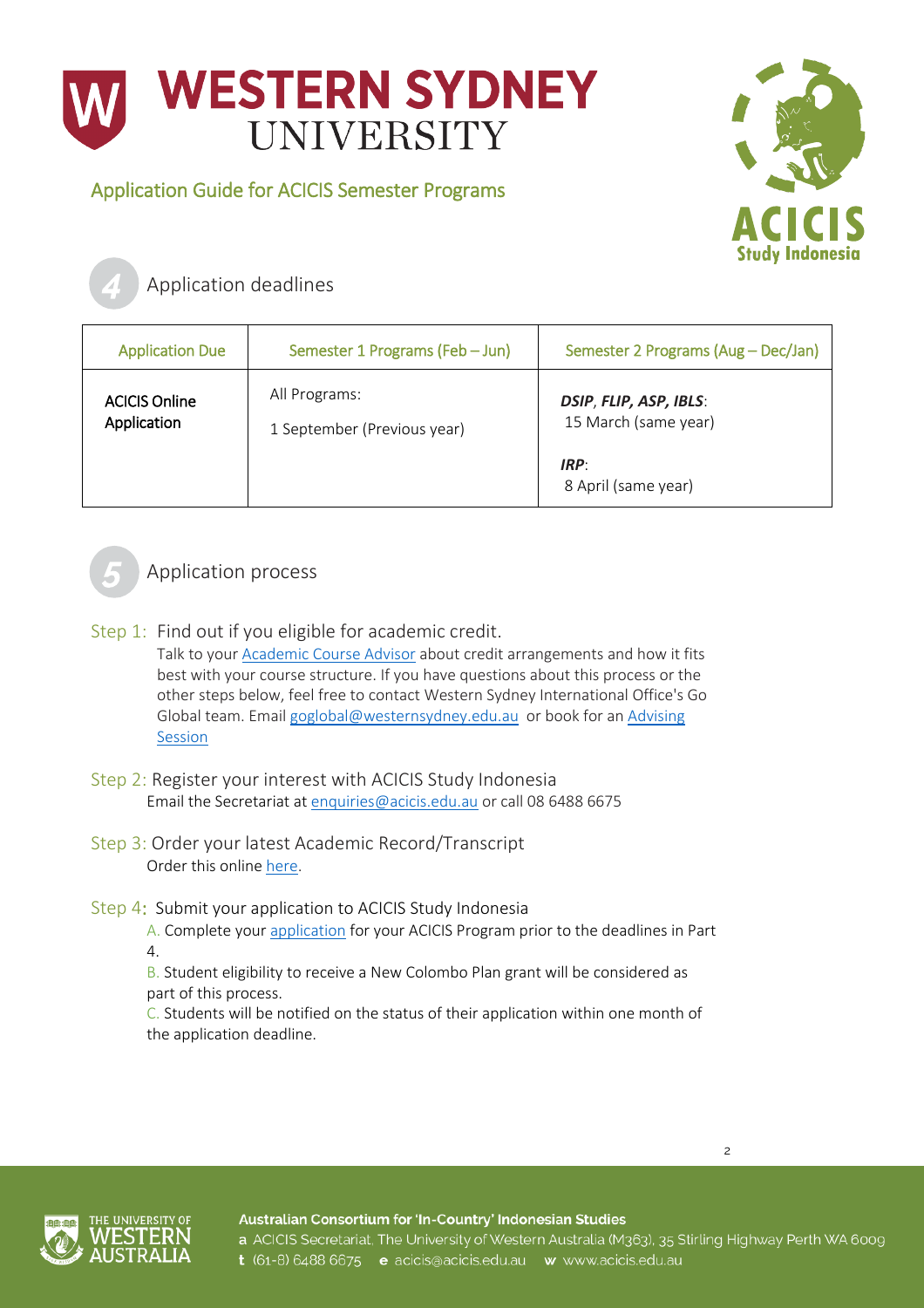# **WESTERN SYDNEY** UNIVERSITY

# Application Guide for ACICIS Semester Programs

Step 5: Apply for Academic Credit



- A. Complete the [Overseas Academic Approval Form](https://www.westernsydney.edu.au/globalmobility/goglobal/home/apply_to_go/academic_approval_non-exchange) (non-exchange) and provide supporting documentation about your course to your [Academic Course Advisor](https://www.westernsydney.edu.au/about/schools_research_institutes)  [\(ACA\) or Director of Academic Program \(DAP\)](https://www.westernsydney.edu.au/about/schools_research_institutes)
- B. When you complete this form, keep the agreement for future records and send it to [Go Global and Study Abroad.](mailto:goglobal@westernsydney.edu.au?subject=Academic%20Approval%20Form%20for%20ACICIS%20program)



Before you depart on your ACICIS program

#### Step 1: Apply for OS-HELP (OPTIONAL)

- A. Submit a completed [OS-HELP Loan Application \[PDF, 116.21 KB\]](https://www.westernsydney.edu.au/__data/assets/pdf_file/0010/199180/OS-HELP_Assistance_Application-2018.pdf) (including an OS-HELP Debt Confirmation Form) to Student Central. The Debt Confirmation Form is available in hard-copy at Student Central.
- B. The University requires up to 25 days to process OS-HELP applications.
- C. OS-HELP loans can be up to \$7,998. Students do not need to apply for the full amount.
- D. Apply for OS-HELP (optional). Fill out question 3B and 4. DO NOT complete question 3A.
- Step 2: Travel Insurance
	- A. Western Sydney University provides **Travel Insurance for all students on study** abroad experiences.
	- B. Students are advised to read the PDS closely to ensure the policy is suitable for their needs.
- Step 3: Apply for [a Leave of Absence](https://www.westernsydney.edu.au/currentstudents/current_students/enrolment/applying_for_leave_and_resigning_from_your_course%23leave)
- Step 4: Complete 'Before I Go' and apply for Travel Grant
	- A. Complete the [Before I Go](https://www.westernsydney.edu.au/globalmobility/goglobal/home/before_i_go) online checklist, including the mandatory Confirmation of Overseas Travel registration.
	- B. As part of the Confirmation of Overseas Travel registration, you can register for a [Student Mobility Travel Grant.](https://www.westernsydney.edu.au/globalmobility/goglobal/home/before_i_go/student_mobility_travel_grant)

#### Step 5: Attend a Pre-Departure Session

- A. Western Sydney University Go Global and Study Abroad hosts pre-departure sessions for students. Attendance is not compulsory but is recommended.
- B. ACICIS will host an informal pre-departure meet up for all students departing on our in-country programs. These are non-compulsory but offer the opportunity to